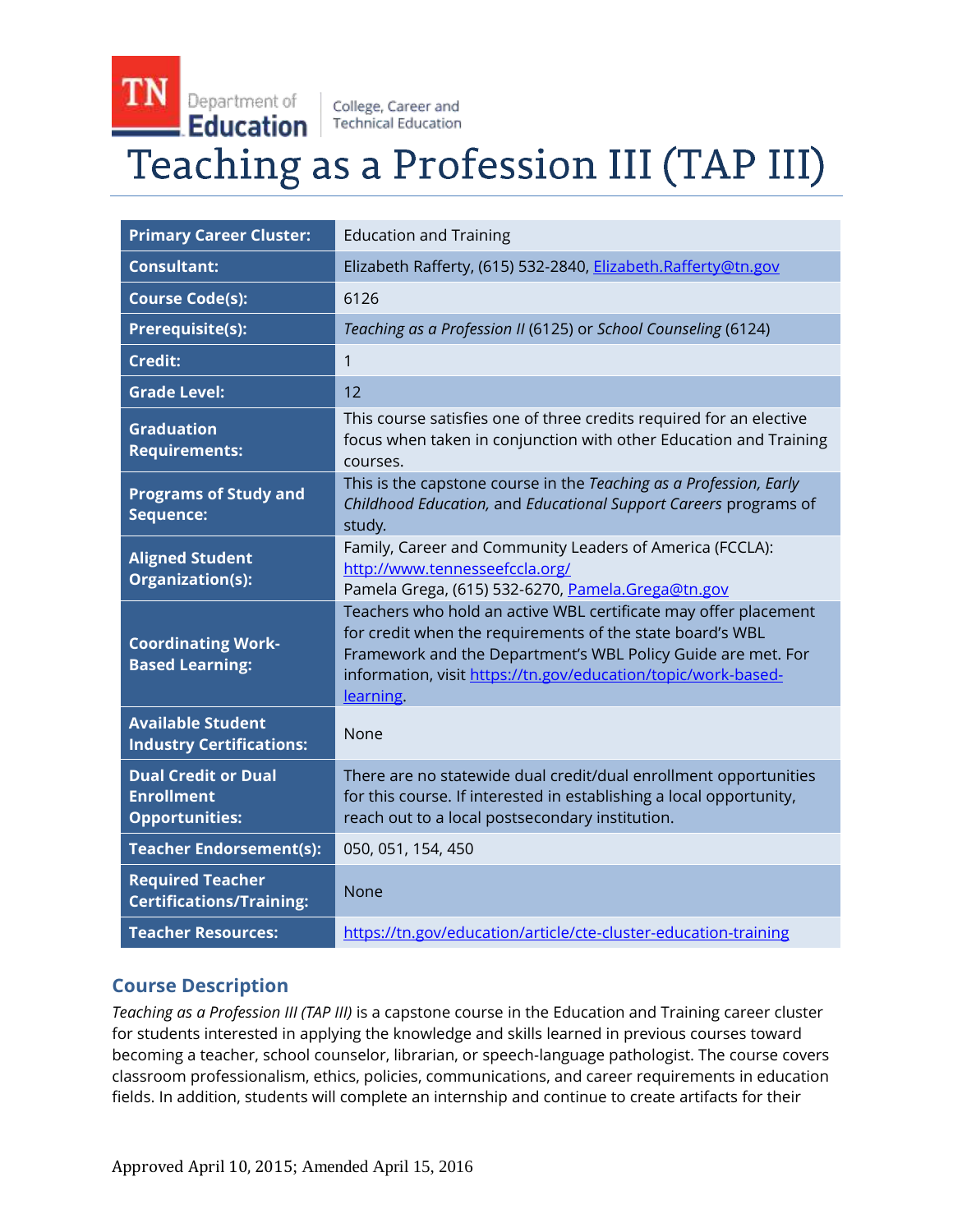student portfolios. Upon completion of this course, proficient students will be prepared to pursue advanced training at a postsecondary institution.

## **Work-Based Learning Framework**

Internship standards outlined below may take the form of work-based learning (WBL) opportunities (such as internships, cooperative education, service learning, and job shadowing) or industry-driven project-based learning. These experiences must comply with the Work-Based Learning Framework guidelines established in SBE High School Policy 2.103. As such, this course must be taught by a teacher with an active WBL Certificate issued by the Tennessee Department of Education and follow policies outlined in the Work-Based Learning Policy Guide available online at <https://tn.gov/education/topic/work-based-learning> .The Tennessee Department of Education provides a Personalized Learning Plan template to ensure compliance with the Work-Based Learning Framework, state and federal Child Labor Law, and Tennessee Department of Education policies, which must be used for students participating in WBL opportunities.

## **Program of Study Application**

This is the capstone course in the *Teaching as a Profession, Early Childhood Education,* and *Educational Support Careers* programs of study, providing an opportunity for an internship experience. For more information on the benefits and requirements of implementing these programs in full, please visit the Education and Training website at [https://tn.gov/education/article/cte-cluster-education-training.](https://tn.gov/education/article/cte-cluster-education-training)

## **Course Requirements**

This capstone course aligns with the requirements of the Work-Based Learning Framework (established in Tennessee State Board High School Policy), with the Tennessee Department of Education's Work-Based Learning Policy Guide, and with state and federal Child Labor Law. As such, the following components are course requirements:

# **Course Standards**

- 1) A student will have a Personalized Learning Plan that identifies their long-term goals, demonstrates how the Work-Based Learning (WBL) experience aligns with their elective focus and/or high school plan of study, addresses how the student plans to meet and demonstrate the course standards, and addresses employability skill attainment in the following areas:
	- a. Application of academic and technical knowledge and skills (embedded in course standards)
	- b. Career knowledge and navigation skills
	- c. 21st Century learning and innovation skills
	- d. Personal and social skills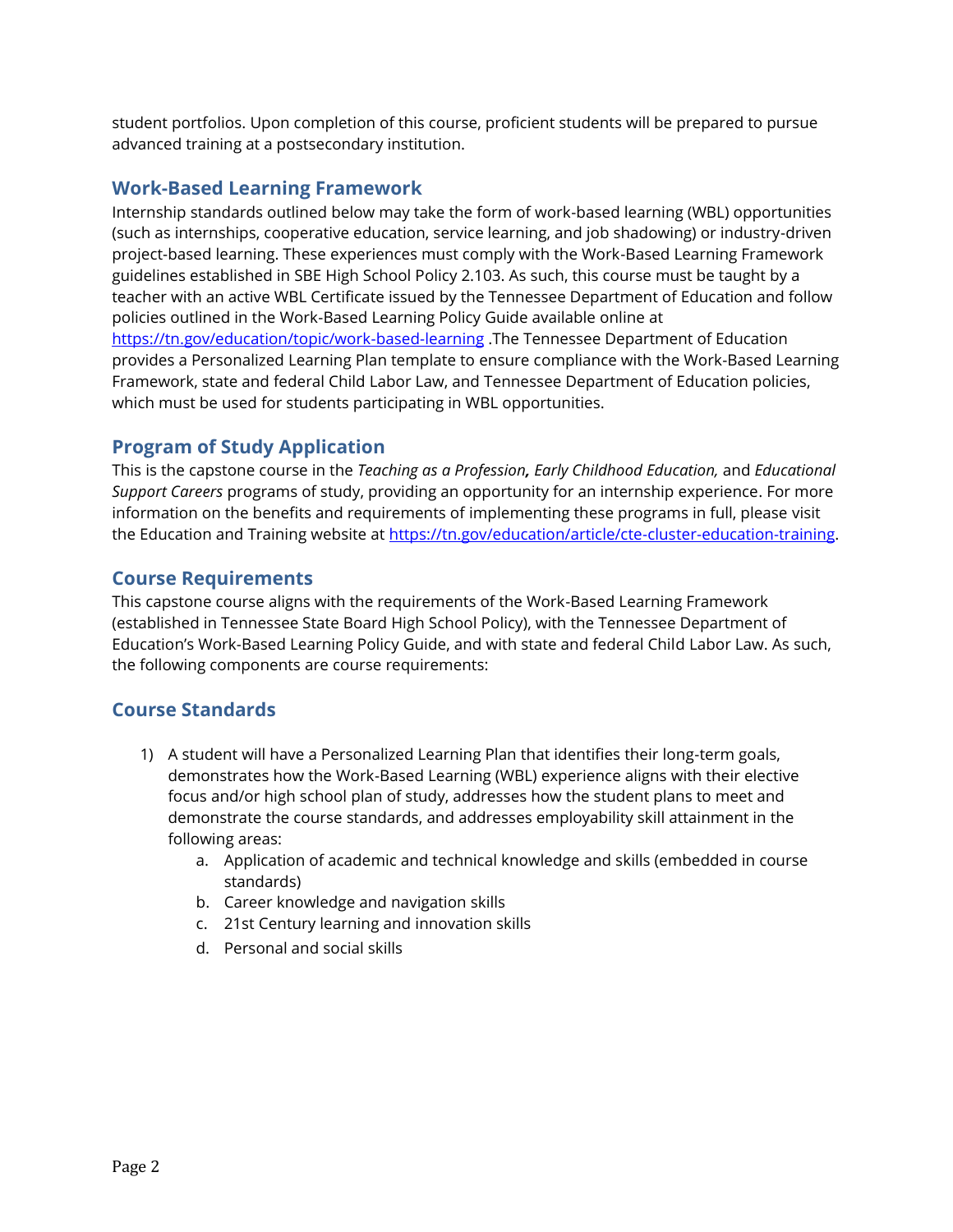#### **Professionalism, Ethics, and 21st Century Skills**

- 2) Collaboratively develop a professionalism rubric with performance indicators for each of the following professional attributes:
	- a. Attendance/punctuality
	- b. Professional dress and behavior
	- c. Positive attitude
	- d. Collaboration
	- e. Honesty
	- f. Respect
	- g. Responsibility
	- h. Appropriate technology use
	- i. Reflective teaching practice
- 3) Analyze the Tennessee Teacher Code of Ethics and compare it to professional ethical standards from recognized educator professional organizations (such as the National Education Association and others) and discuss the purpose of providing specific statements in the code. Research codes of ethics for teachers in specific content areas and special education, where available. Synthesize principles from the standards to create a personal code of ethics.

#### **Policies**

- 4) Use authentic resources (such as federal or state regulations; local education agency policies) to create a checklist of the circumstances under which grades, records, medical information or other student information may be released and to whom.
- 5) Research and describe the procedure for documenting and reporting child welfare concerns. Analyze a child welfare case study and assess the extent to which the proposed resolution of the case is appropriate.
- 6) Analyze case studies of problematic school situations and assess the degree to which their proposed resolutions are supported by legal and ethical policies.

#### **Requirements for Careers in Education**

- 7) Access electronic resources from the Tennessee Department of Education Office of Teacher Licensing to identify the teacher certification requirements for the state of Tennessee. Prepare a visual representation comparing the educational and licensing requirements for entering and advancing in specific teaching careers (such as preschool, elementary school, middle school, high school). Include the specific requirements for teaching in various content areas.
- 8) Review case studies in education and use findings to develop an argument supporting or opposing the use of background checks for teacher hiring, including fingerprinting, drug testing, and checking professional references.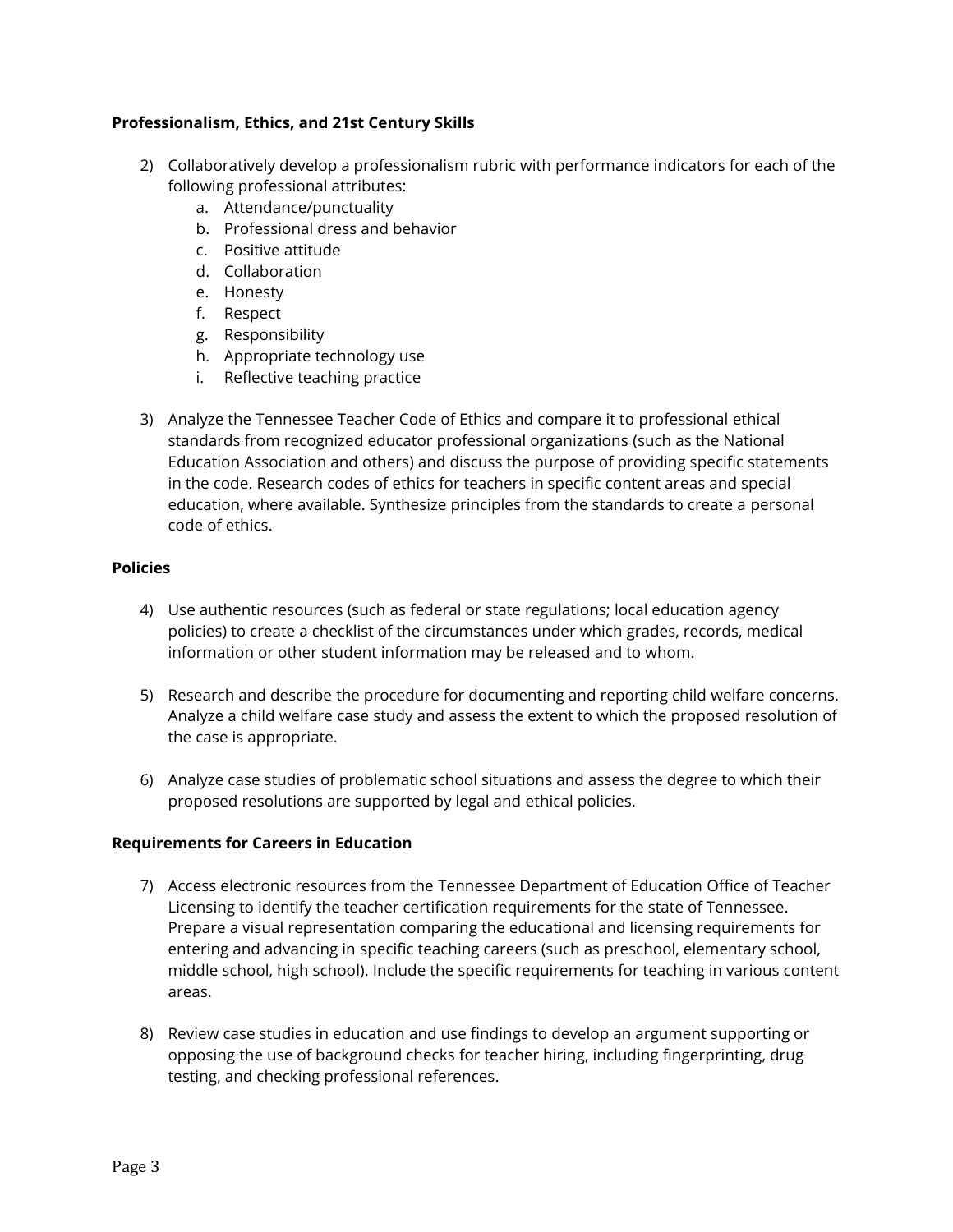9) Using the Tennessee Educator Acceleration Model (TEAM) – or other appropriate teacher evaluation instrument – investigate the domains and associated indicators of expected teacher behaviors and characteristics. In a coherent narrative, summarize the steps in the educator assessment process and analyze their classroom relevance.

#### **Teaching and Learning**

- 10) Using academic journals and scholarly research on effective teaching practices, investigate the impact of teacher content knowledge and pedagogical knowledge on quality of instruction, as measured by student outcomes. Craft an argumentative essay making a claim about the impact of educator background on student outcomes, developing reasoning with evidence from research.
- 11) Identify teaching methods advocated by current learning research and describe appropriate research-based practices at developmental levels from ages 9 to 21, including subjectspecific teaching practices. Use this research to assign suitable teaching methods to lesson plans created in the previous course and write recommendations for adaptations needed for students with different learning styles or special needs.
- 12) Build on current understanding of the types and purposes of assessments by creating appropriate assessment tools using examples and findings from current academic research. Write a narrative explaining how assessment results are used for planning instruction. Administer assessments, record results, and provide student and parent feedback.
- 13) Develop grade-appropriate written and illustrated instructional materials and resources, as well as electronic media (if available), to accompany lesson facilitation during the internships.

#### **Communication**

- 14) Draw conclusions about the relationship between classroom communications and student learning, citing examples from case studies, instructional materials, and academic journals.
- 15) Develop a communications rubric with performance indicators for effective verbal, nonverbal, written, and electronic communication. Create parent/guardian contact information forms and a draft agenda for parent conferences. Use the rubric to evaluate simulated parent conferences (prior to internships).

#### **Internship**

- 16) Collaboratively, create a rubric that will be used by observers to evaluate preparation for the internship, implementation of lesson plans, and professionalism.
- 17) During the internship, implement lesson plans developed in a previous course. Annotate accordingly the plans to document the teaching process.